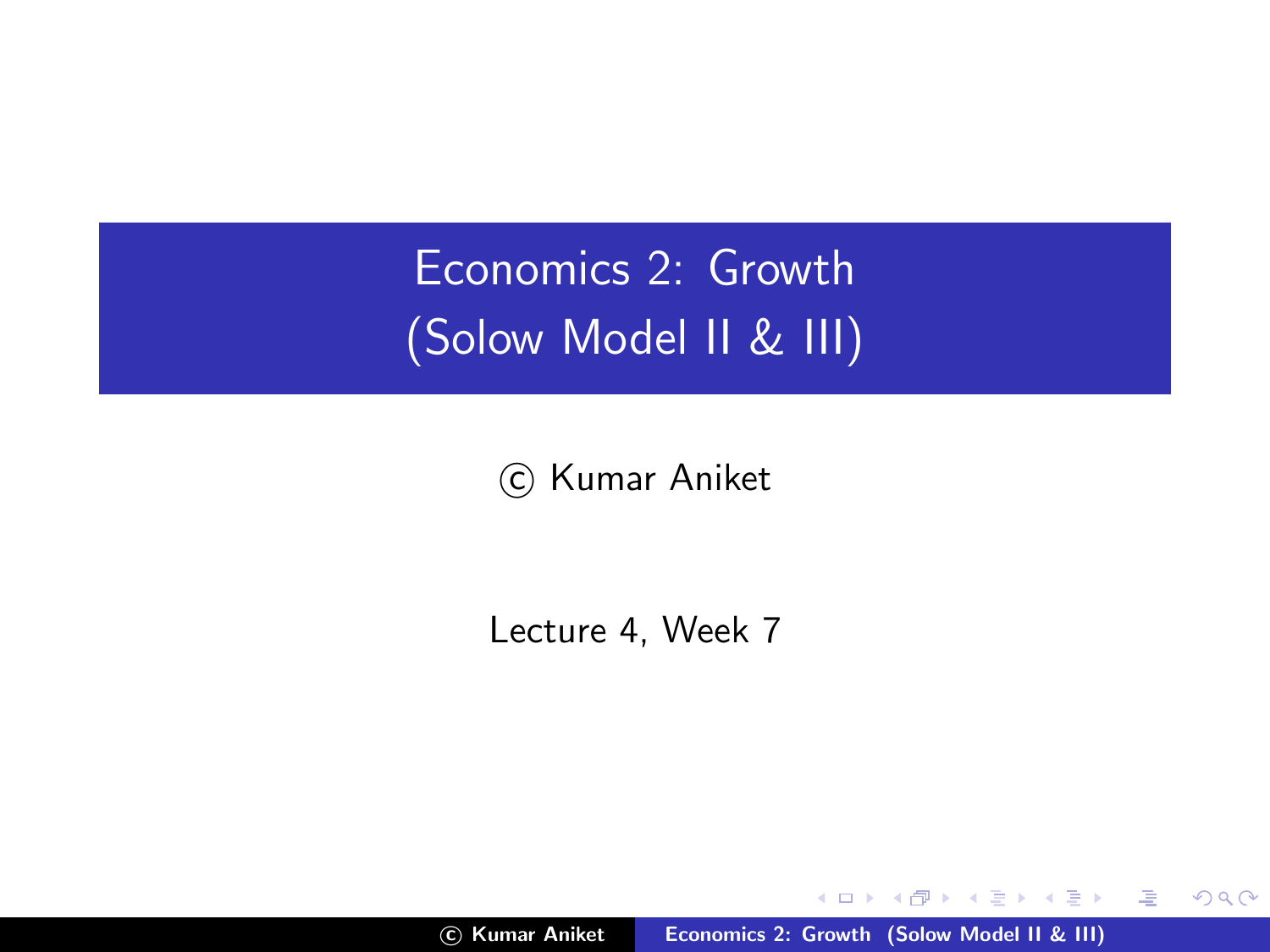### Definition (Solow Model II)

The most basic Solow model with positive population growth and no technological progress.

 $\leftarrow$   $\Box$ 

A.

医毛囊 医头尾 医下颌

哇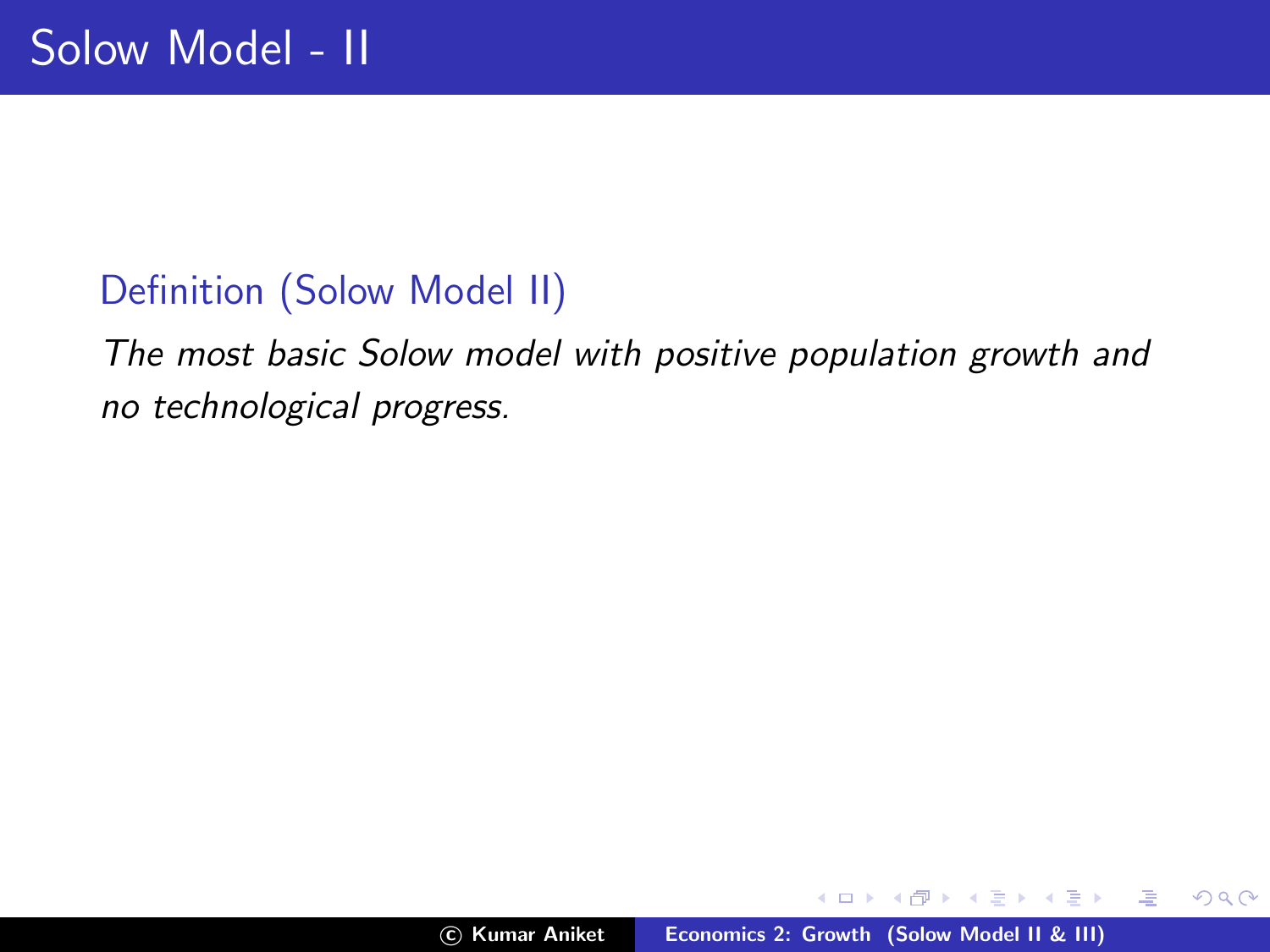### Definition (Solow Model II)

The most basic Solow model with positive population growth and no technological progress.

### Assumption

a) Positive population growth  $\Rightarrow \frac{\Delta L}{L} = n > 0$ 

桐 トラ ミュ エト

哇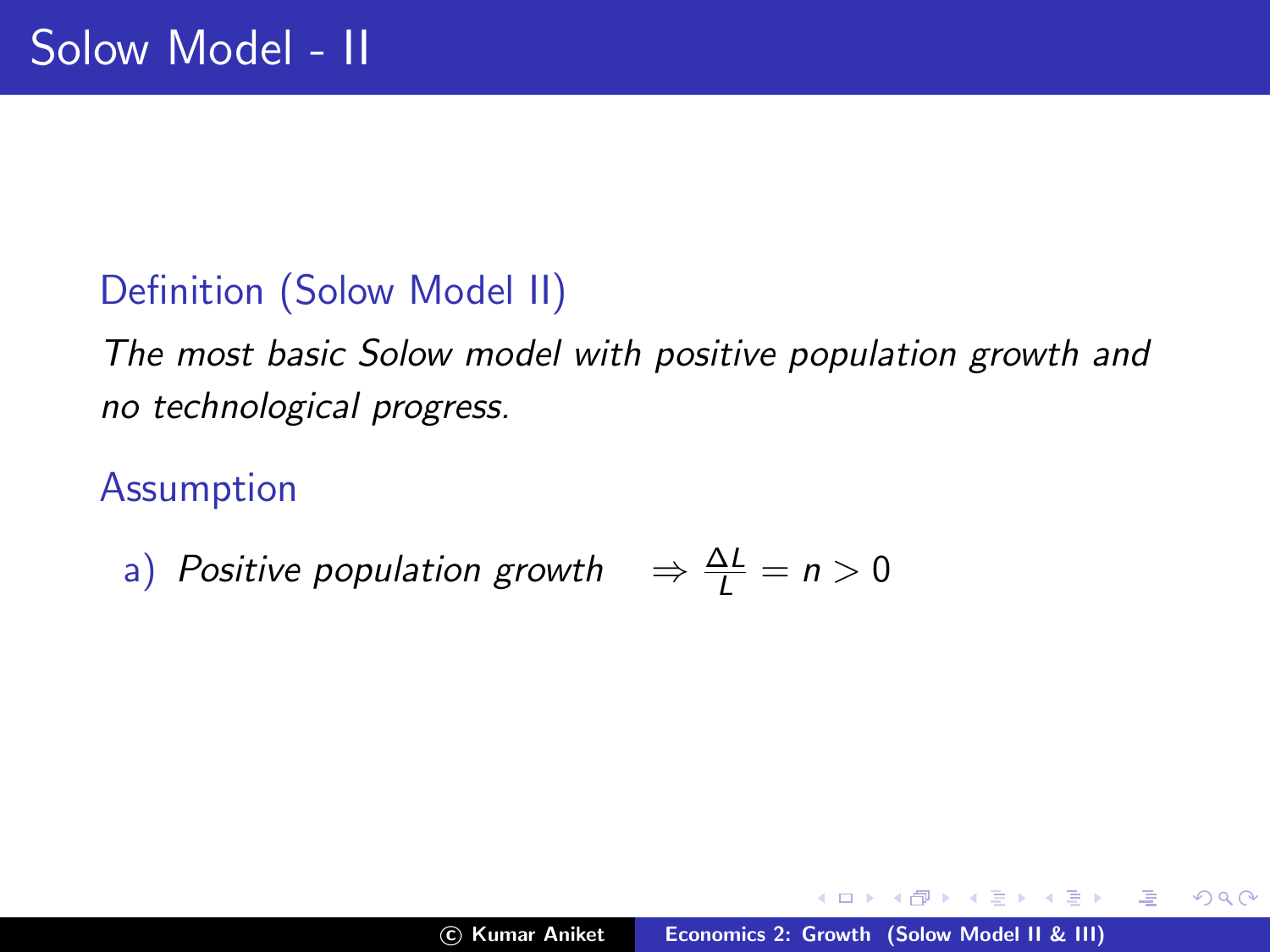### Definition (Solow Model II)

The most basic Solow model with positive population growth and no technological progress.

### Assumption

- a) Positive population growth
- b) no technological progress

$$
\Rightarrow \frac{\Delta L}{L} = n > 0
$$

 $\Rightarrow \frac{\Delta A}{A} = 0$ 

哇

**ALCOHOL:** 

 $QQ$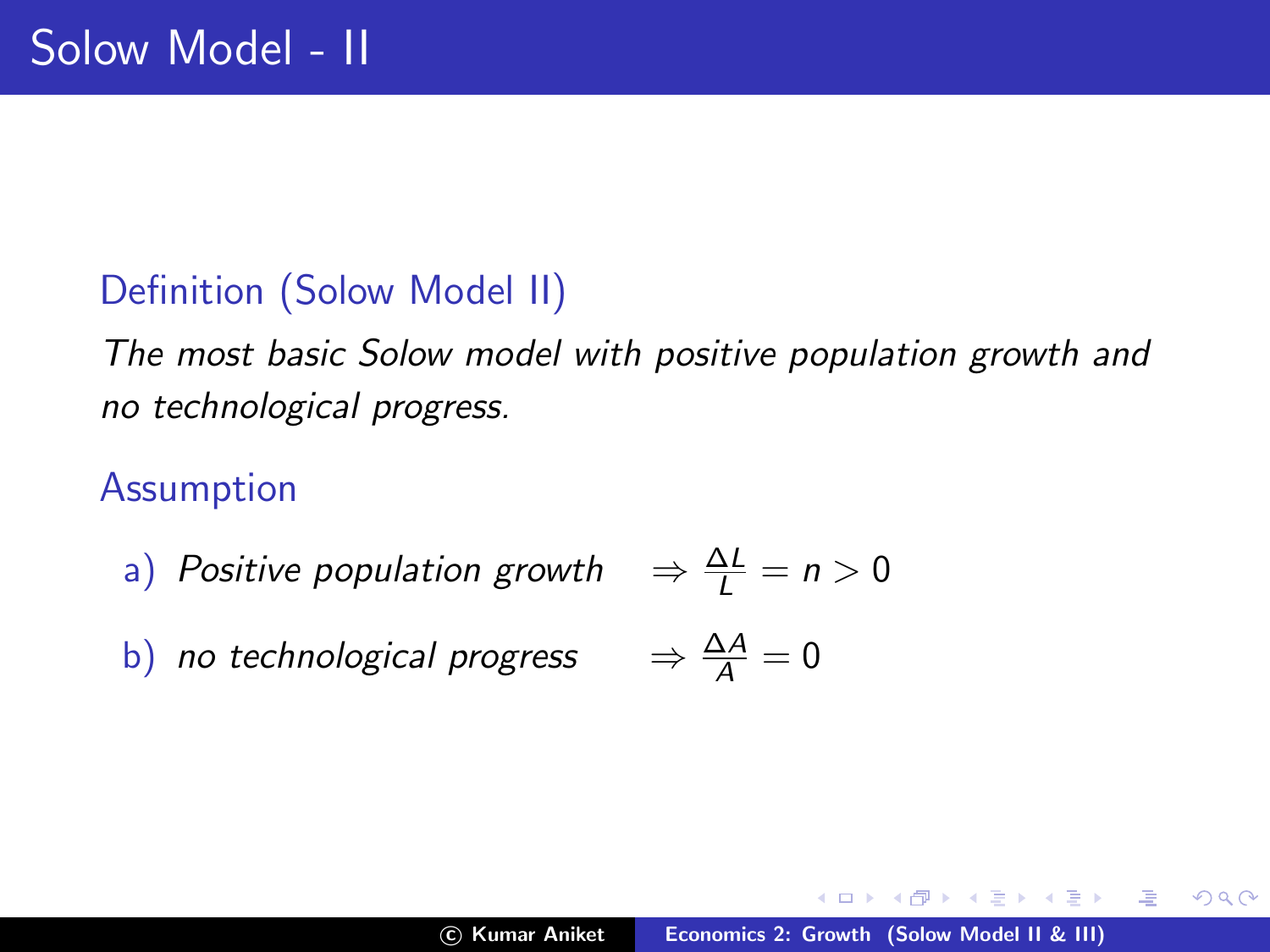# CRS Production Function

$$
Y=F(K,L)
$$

#### Constant Returns to Scale Production Function

 $\lambda Y = F(\lambda K, \lambda L)$ 

where  $\lambda=\frac{1}{L}$ L

Per Worker Production Function

 $y = f(k)$ 

where 
$$
y = \frac{Y}{L}
$$
,  $k = \frac{K}{L}$ 

K 御 と K 唐 と K 唐 と…

哇

 $2Q$ 

 $4.171 +$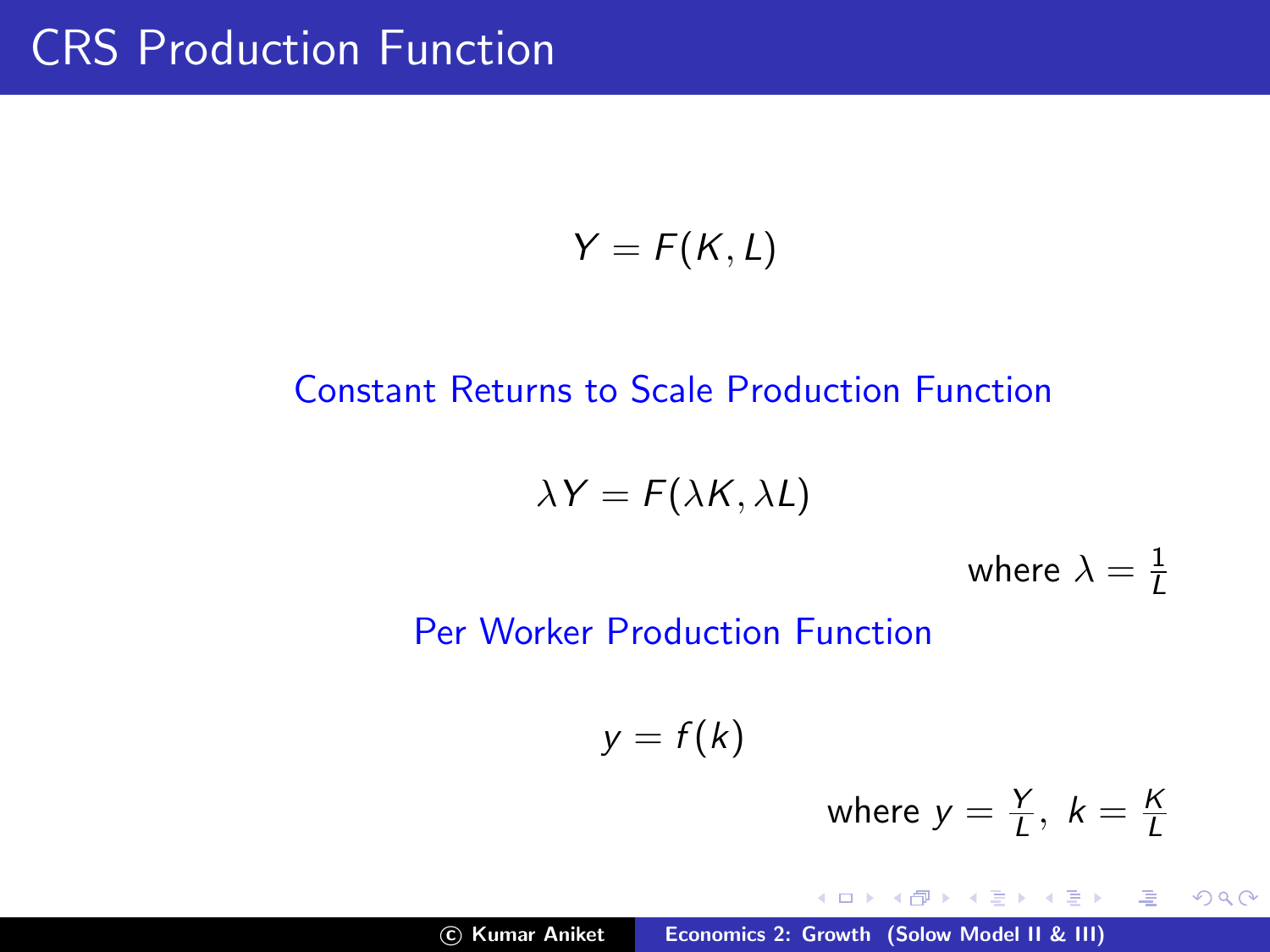## Growth Rate of Capital Per Worker

$$
k_t = \frac{K_t}{L_t}
$$

$$
\frac{\Delta k_t}{k_t} = \frac{\Delta K_t}{K_t} - \frac{\Delta L_t}{L_t}
$$

$$
gr(k_t) = gr(K_t) - gr(L_t)
$$

**≮ロト ⊀ 御 ト ⊀ 君 ト ⊀ 君 ト** …

佳

 $299$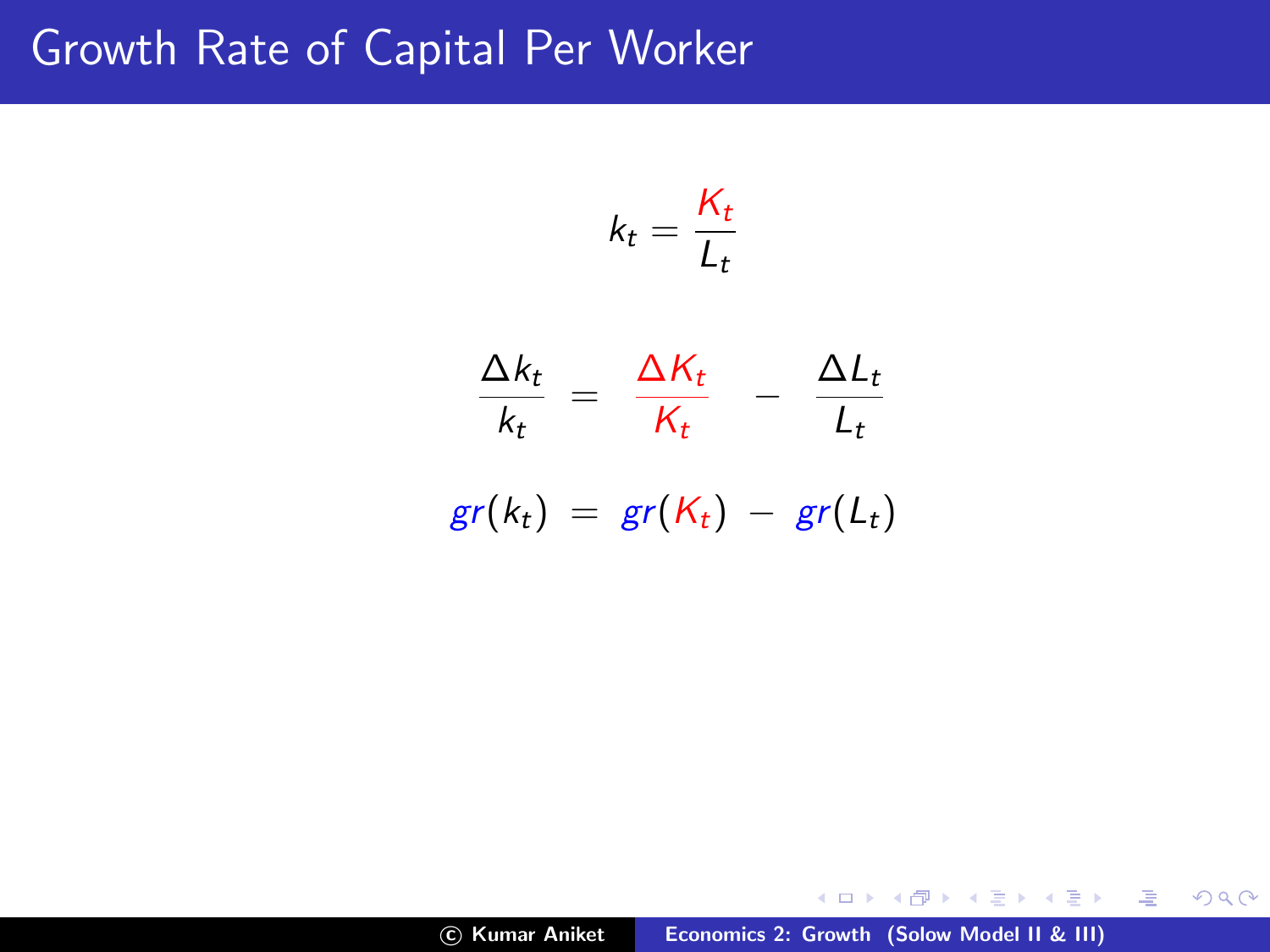## Growth Rate of Capital Per Worker

$$
k_t = \frac{K_t}{L_t}
$$

$$
\frac{\Delta k_t}{k_t} = \frac{\Delta K_t}{K_t} - \frac{\Delta L_t}{L_t}
$$

$$
gr(k_t) = gr(K_t) - gr(L_t)
$$

$$
\frac{\Delta K_t}{K_t} = \frac{\Delta k_t}{k_t} + \frac{\Delta L_t}{L_t}
$$

$$
= \frac{\Delta k_t}{k_t} + n
$$

c Kumar Aniket [Economics 2: Growth \(Solow Model II & III\)](#page-0-0)

K ロ ▶ K 御 ▶ K 君 ▶ K 君 ▶ ...

佳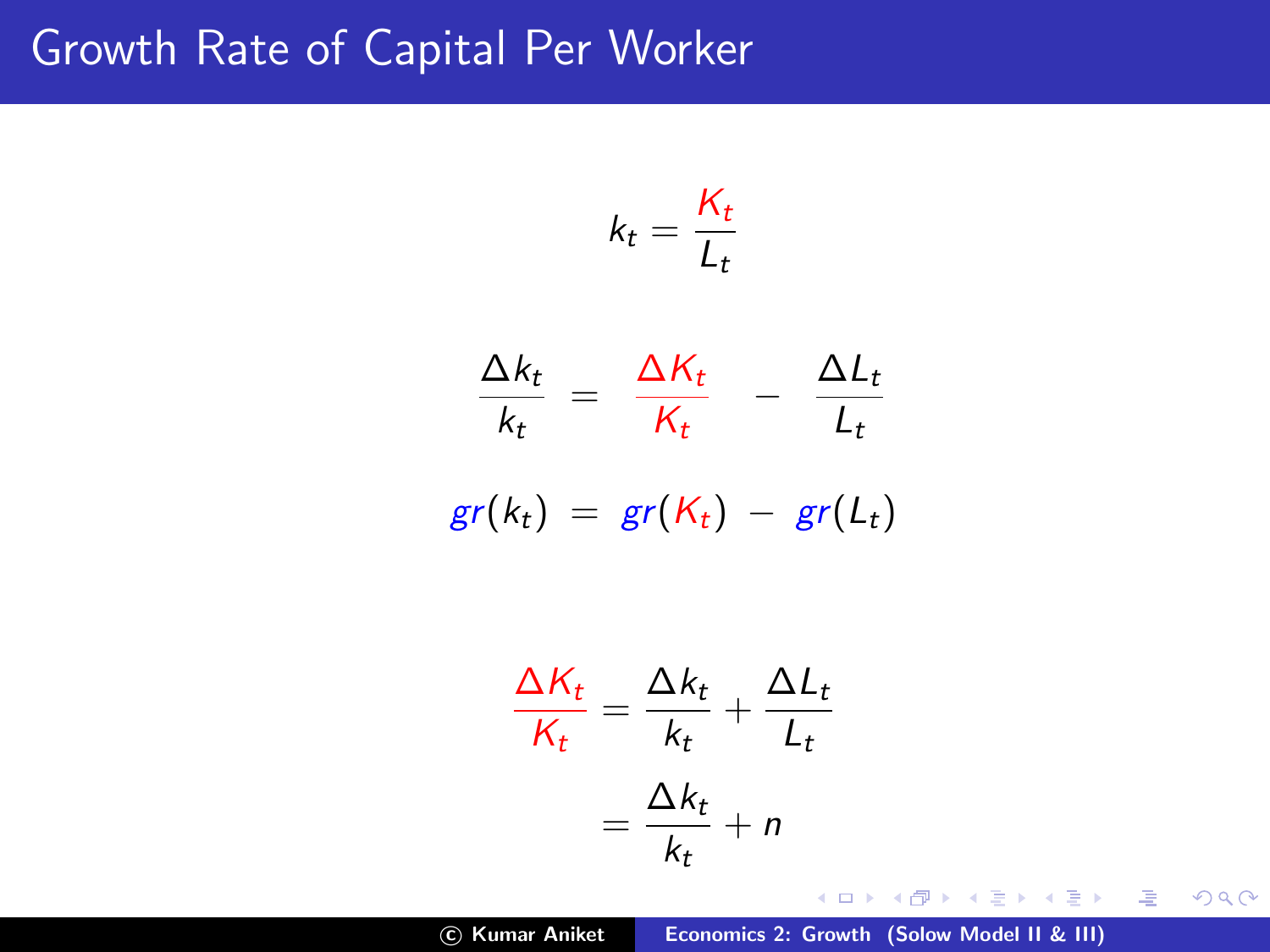## Solow - II: Deriving the Fundamental Equation

$$
S = I
$$

$$
sY_t = \Delta K_t + \delta K_t
$$

$$
\Rightarrow \frac{\Delta K_t}{K_t} = s \frac{Y_t}{K_t} - \delta \quad \text{(rearranging)}
$$
\n
$$
\frac{\Delta L_t}{L_t} + \frac{\Delta k_t}{k_t} = s \frac{Y_t}{K_t} - \delta \quad \text{(substituting)}
$$
\n
$$
\frac{\Delta k_t}{k_t} = s \frac{Y_t}{k_t} - (\delta + n)
$$

 $4.171 +$ 

A P

→ 唐 ▶ → 唐 ▶ ○

佳

 $299$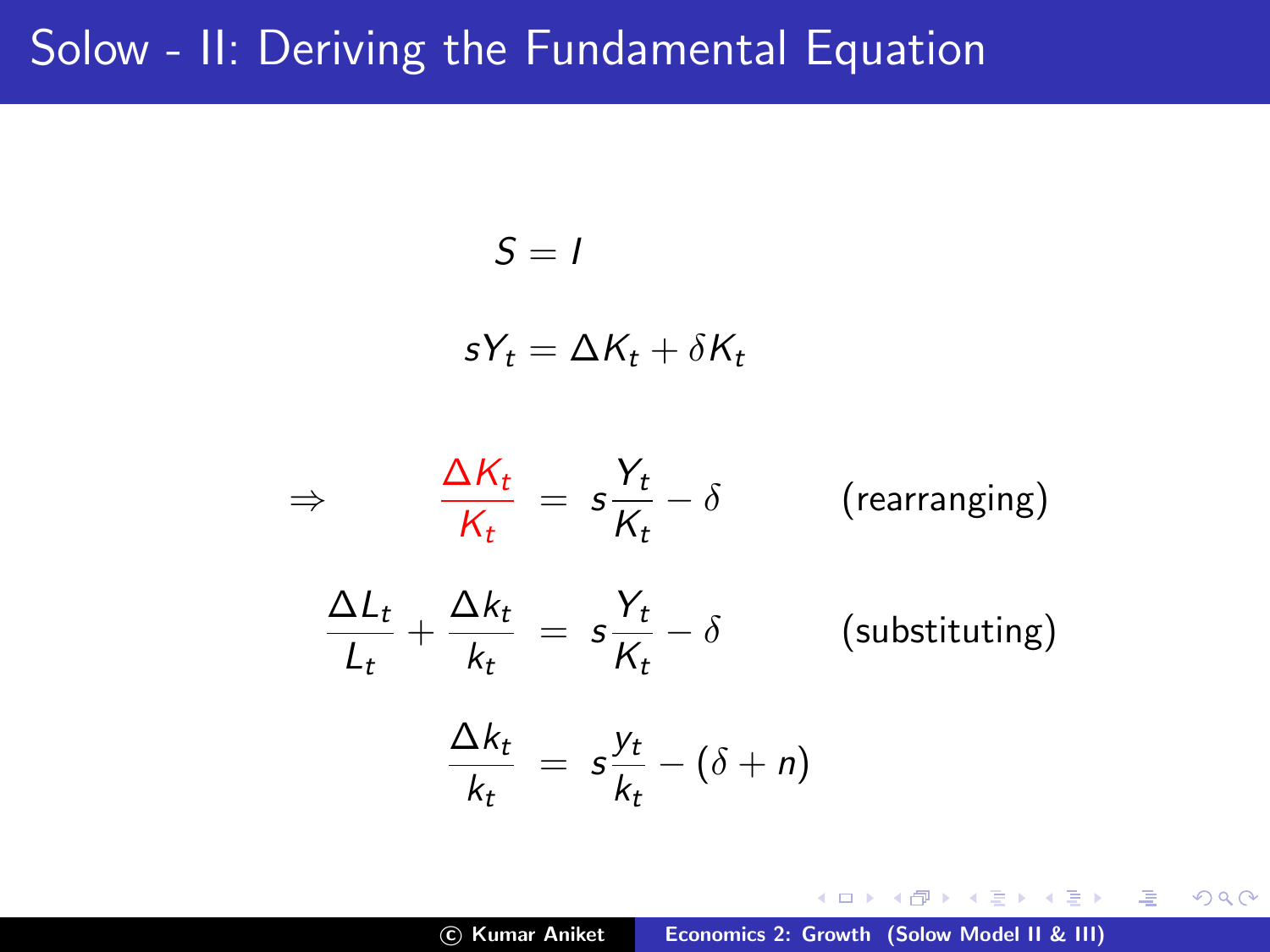## Definition (Fundamental Equation - II)

$$
\frac{\Delta k_t}{k_t} = s \cdot \frac{y_t}{k_t} - (\delta + n)
$$

- $\odot$  The growth rate of  $k_t$  depends
	- positively on s
	- $\circ$  positively on  $\frac{Y_t}{K_t}$
	- $\circ$  negatively on  $\delta$

哇

4 三 日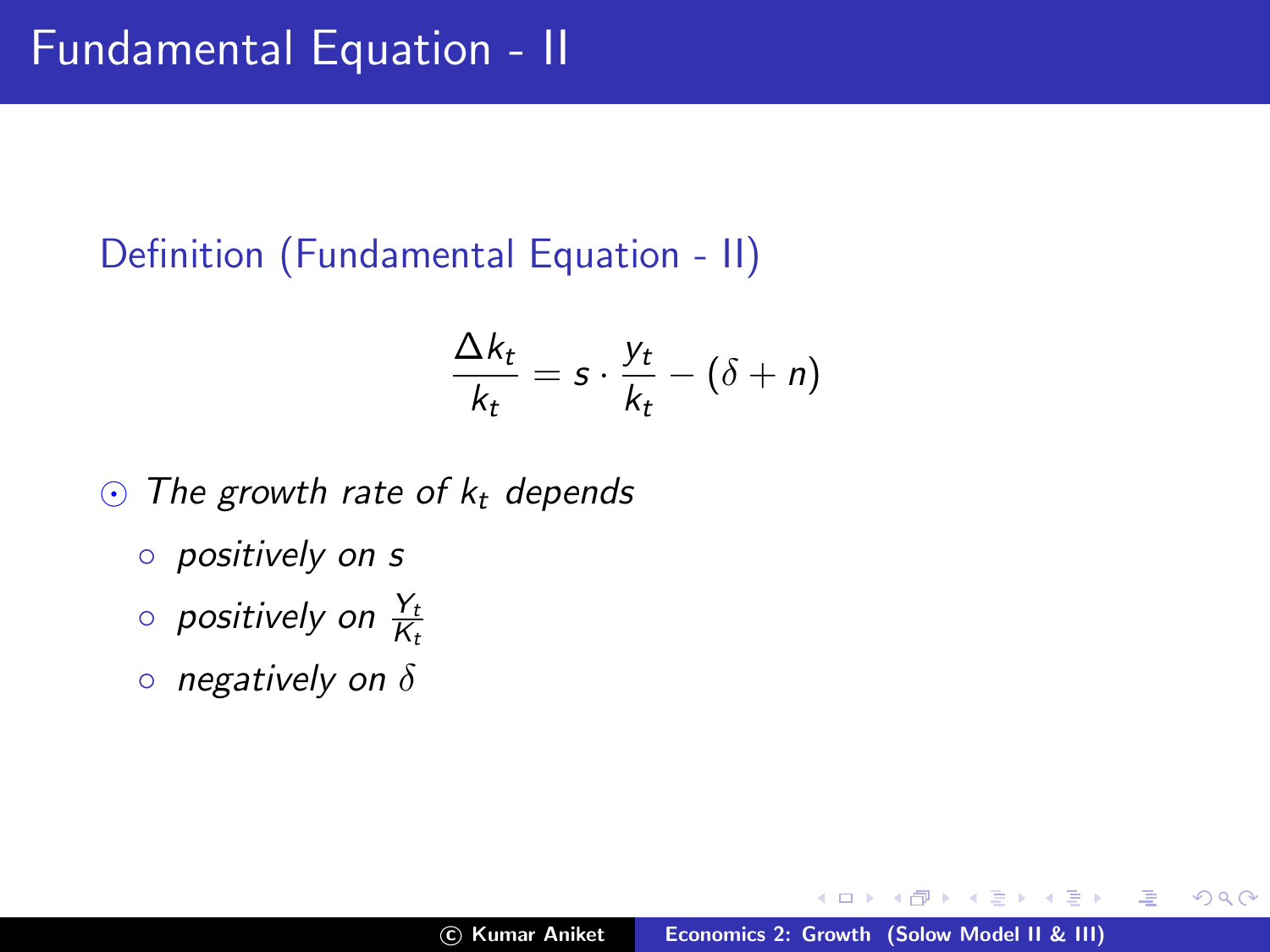## Definition (Fundamental Equation - II)

$$
\frac{\Delta k_t}{k_t} = s \cdot \frac{y_t}{k_t} - (\delta + n)
$$

- $\odot$  The growth rate of  $k_t$  depends
	- positively on s
	- $\circ$  positively on  $\frac{Y_t}{K_t}$
	- $\circ$  negatively on  $\delta$
	- negatively on n

哇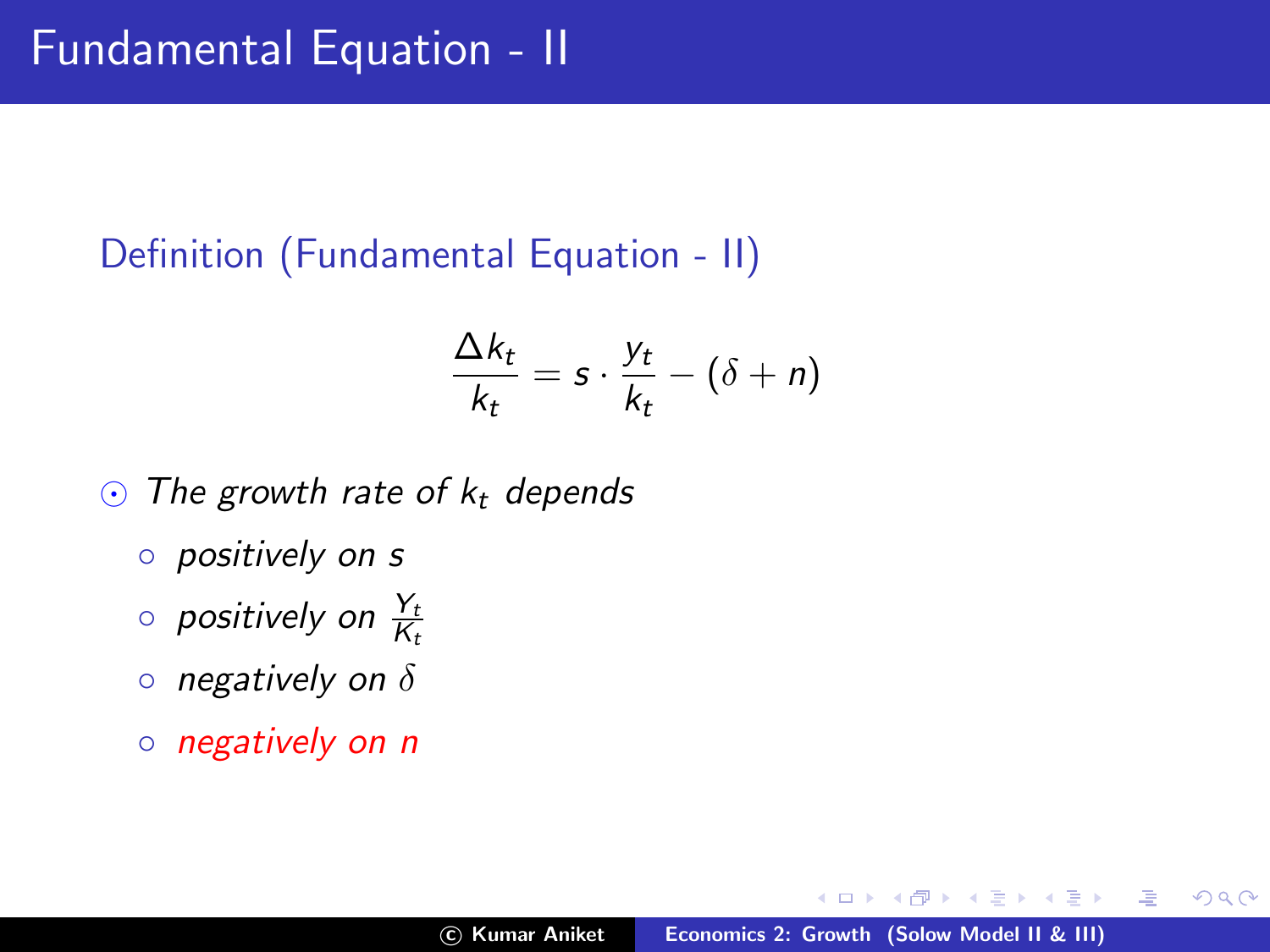# Solow - II: Steady State

#### Definition (Steady State Condition)

$$
\frac{\Delta k_t}{k_t} = s \cdot \frac{y_t}{k_t} - (\delta + n) = 0
$$

$$
\left[\frac{y_t^*}{k_t^*}\right] = \frac{\delta + n}{s}
$$

a mills.

佳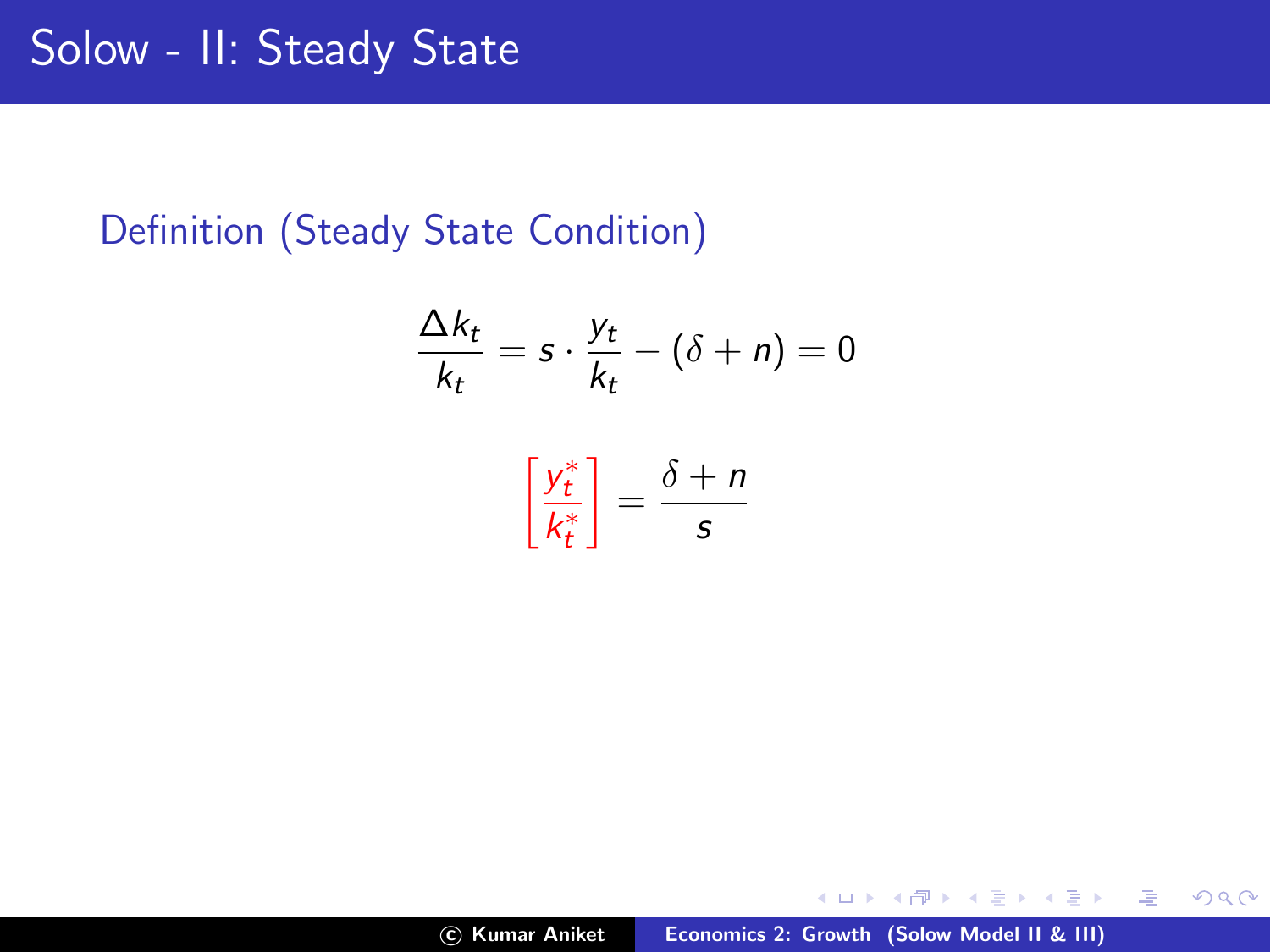Definition (Steady State Condition)

$$
\frac{\Delta k_t}{k_t} = s \cdot \frac{y_t}{k_t} - (\delta + n) = 0
$$

$$
\left[\frac{y_t^*}{k_t^*}\right] = \frac{\delta + n}{s}
$$

 $\odot$  The steady-state Output and Capital stock levels are

 $k_t^*$ 

- positively related with s
- $\circ$  negatively related with  $\delta$
- negatively related with n

→ 唐 × → 唐 × 。

哇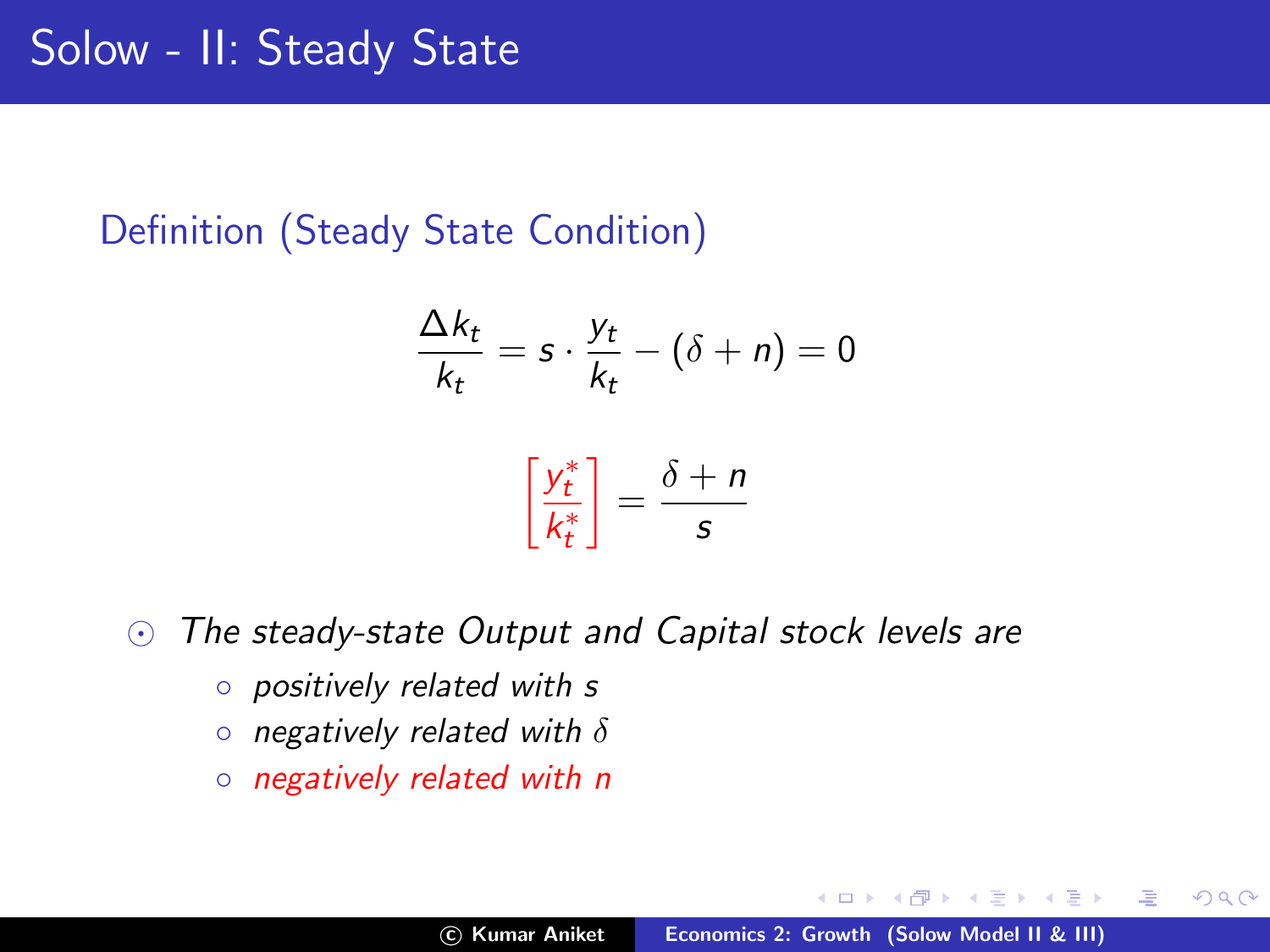# Solow - II: Steady State

- ⊙ Steady State:  $y^* = f(k^*)$ 
	- $\circ$  gr(k) = 0  $\Rightarrow$  Capital Stock per worker in the economy is constant  $\circ$  gr(K) = n
		- $\Rightarrow$  Capital Stock grows at the rate n
	- $\circ$  gr(y) = 0

 $\Rightarrow$  Output per worker in the economy is constant

 $\circ$  gr(Y) = n

 $\Rightarrow$  Output grow at the rate *n* 

K 御 ▶ K 君 ▶ K 君 ▶

哇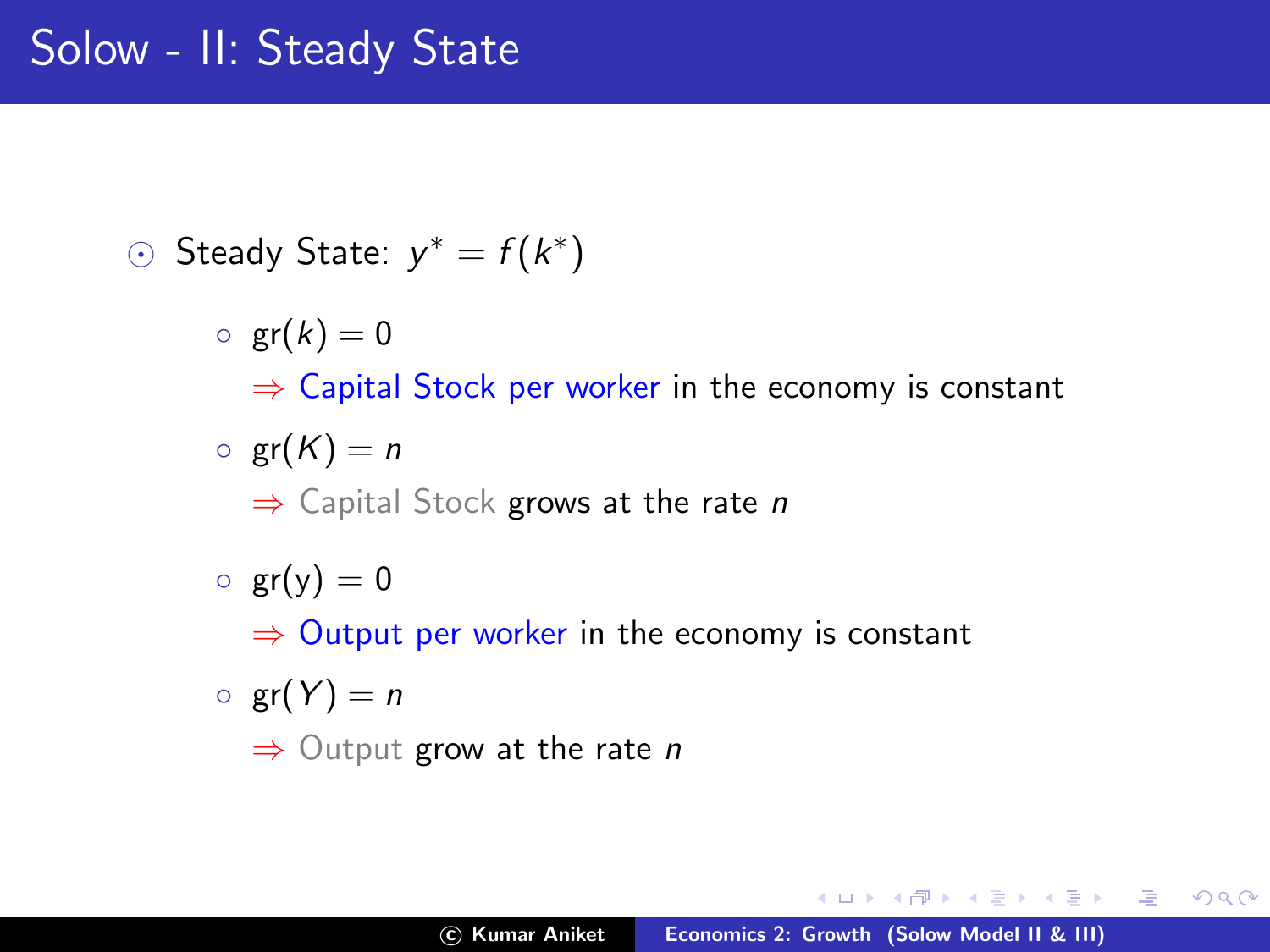#### Steady State factor Prices

$$
r = f'(k)
$$
  

$$
w = f(k) - kf'(k)
$$

メロメ メ都 メメ きょくきょ

佳

 $299$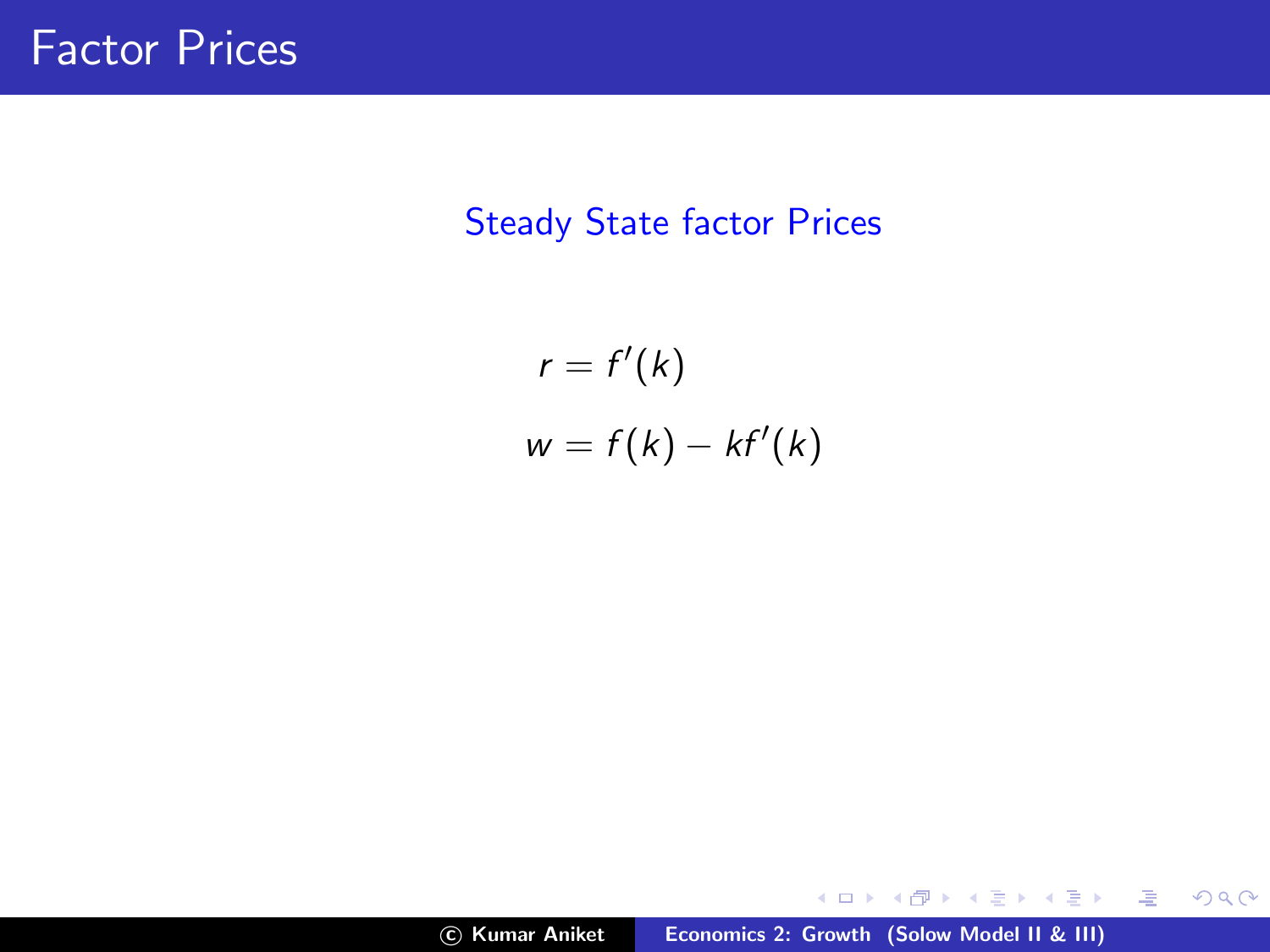#### Steady State factor Prices

$$
r = f'(k)
$$
  

$$
w = f(k) - kf'(k)
$$

 $\odot$  with  $k = k^*$ , the steady state factor prices remain constant.

a mills.

メタト メミト メミト

哇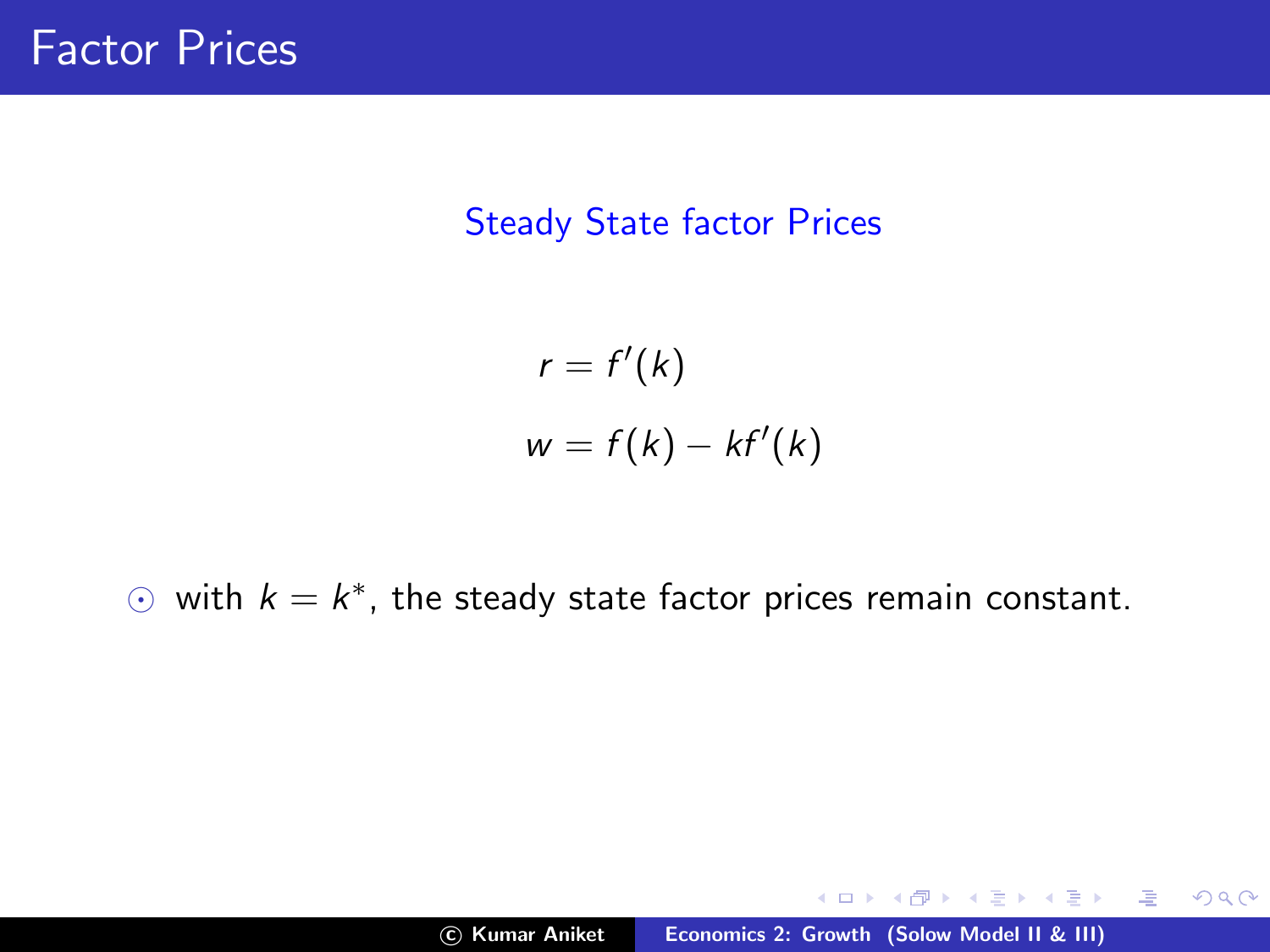#### Steady State factor Prices

$$
r = f'(k)
$$
  

$$
w = f(k) - kf'(k)
$$

- $\odot$  with  $k = k^*$ , the steady state factor prices remain constant.
- $\odot$  Kaldor Facts state that
	- $\sqrt{r}$  is constant
	- $X$  *w* is growing at a constant rate

個 ト メ ミ ト メ ミ ト

哇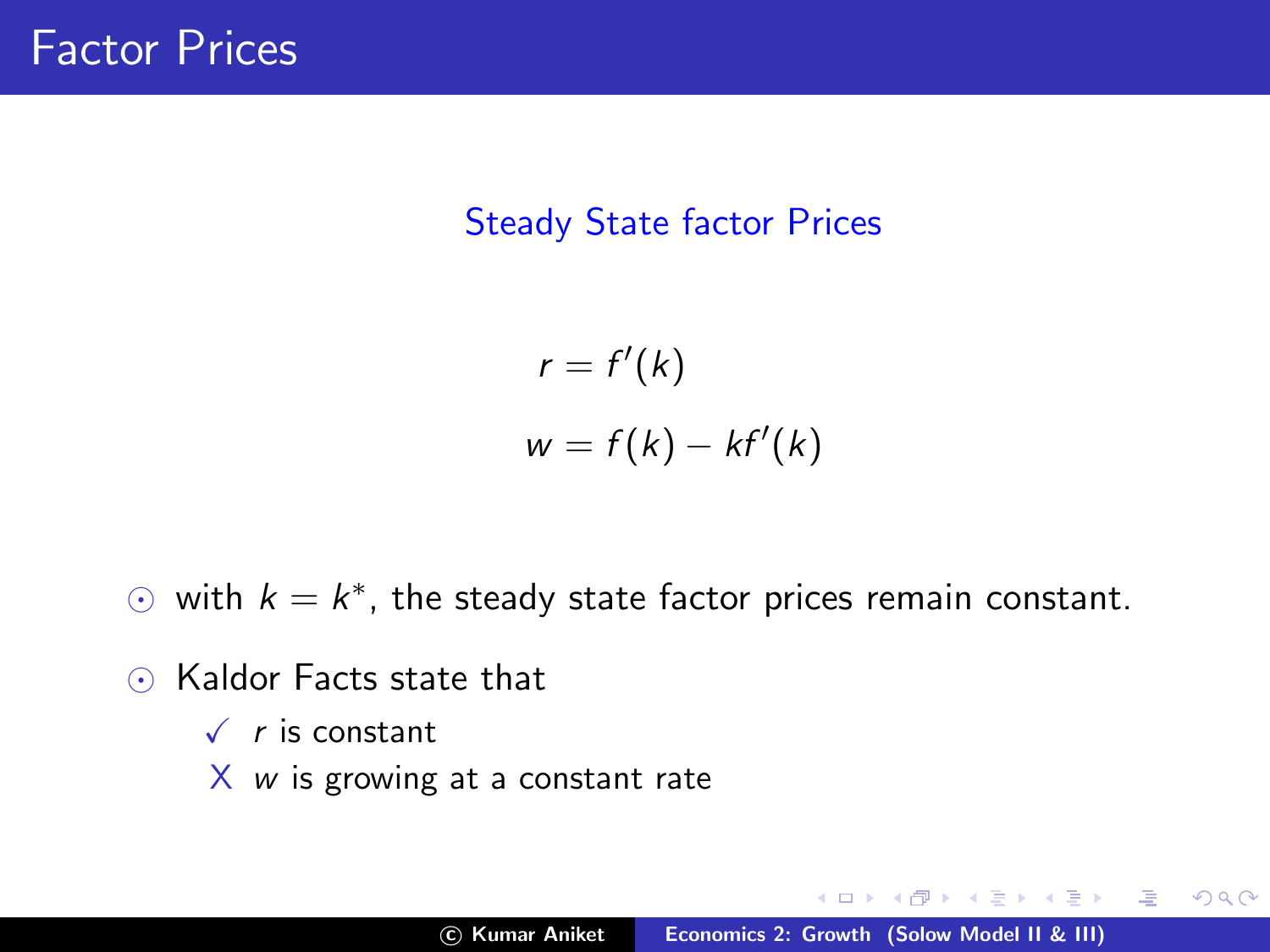#### Proposition (Convergence Dynamics of Solow - II)

$$
\frac{\Delta k_t}{k_t} = s \frac{y_t}{k_t} - (\delta + n)
$$

$$
= s \left( \frac{y_t}{k_t} - \left[ \frac{y_t^*}{k_t^*} \right] \right)
$$

イロン イ団ン イミン イミン・ミ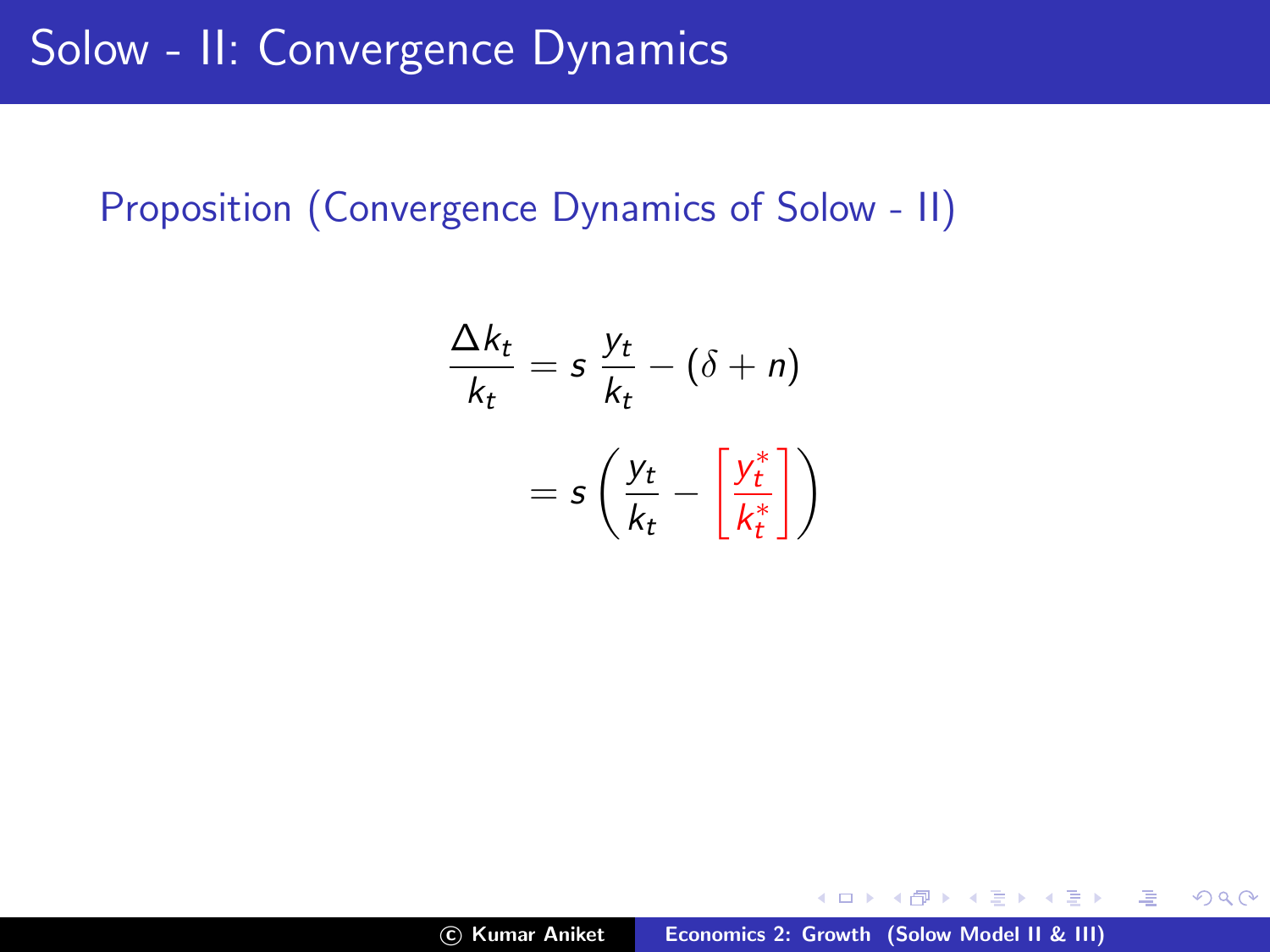### Proposition (Convergence Dynamics of Solow - II)

$$
\frac{\Delta k_t}{k_t} = s \frac{y_t}{k_t} - (\delta + n)
$$

$$
= s \left( \frac{y_t}{k_t} - \left[ \frac{y_t^*}{k_t^*} \right] \right)
$$

◦ Further the economy is from the steady state, faster the growth rate of capital per worker k

メ御 トメミ トメミト

注

 $QQ$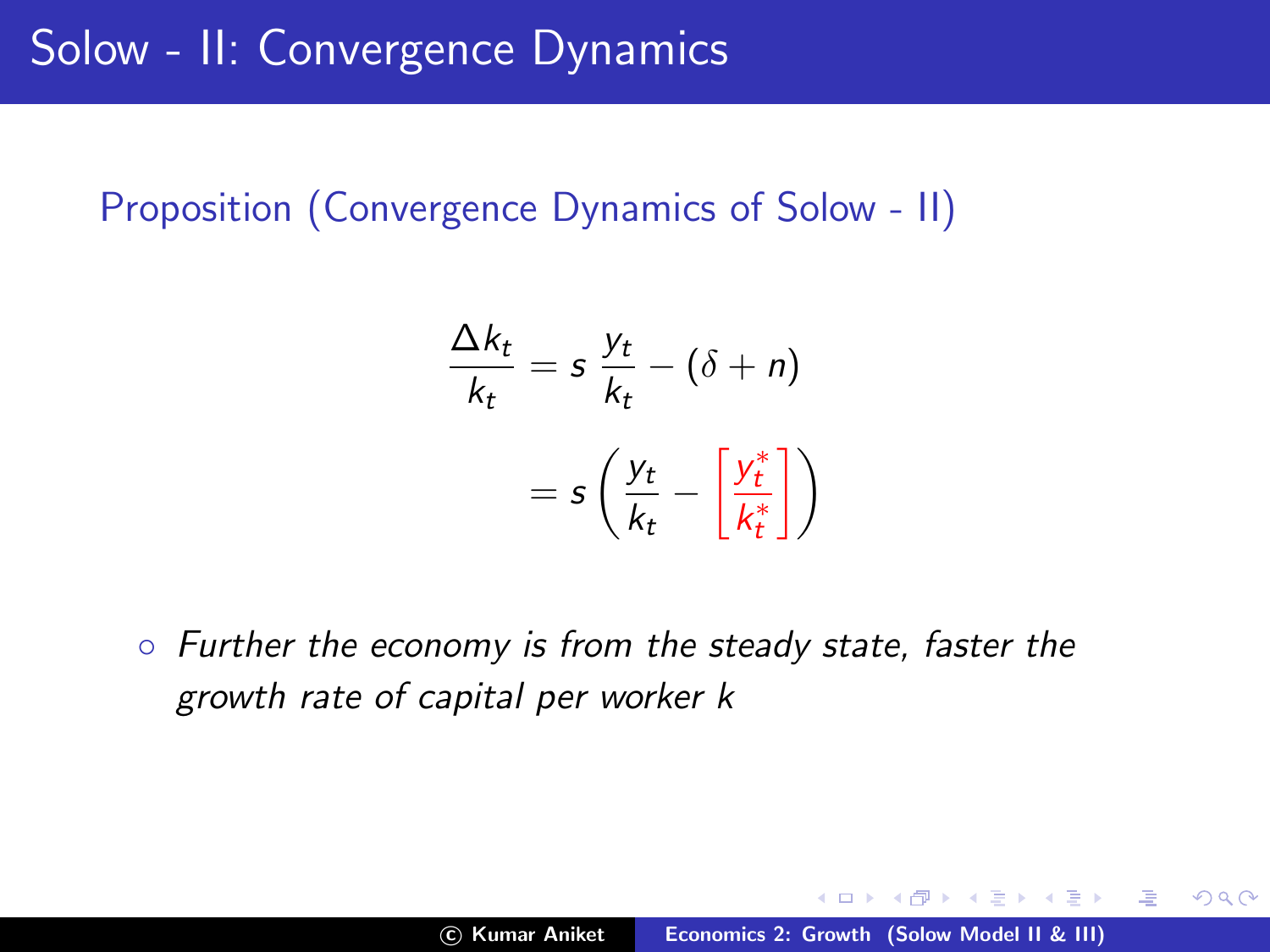### Proposition (Convergence Dynamics of Solow - II)

$$
\frac{\Delta k_t}{k_t} = s \frac{y_t}{k_t} - (\delta + n)
$$

$$
= s \left( \frac{y_t}{k_t} - \left[ \frac{y_t^*}{k_t^*} \right] \right)
$$

- Further the economy is from the steady state, faster the growth rate of capital per worker k
- Higher the saving rate s, faster the economy converges to the steady state

メター・メディ メディー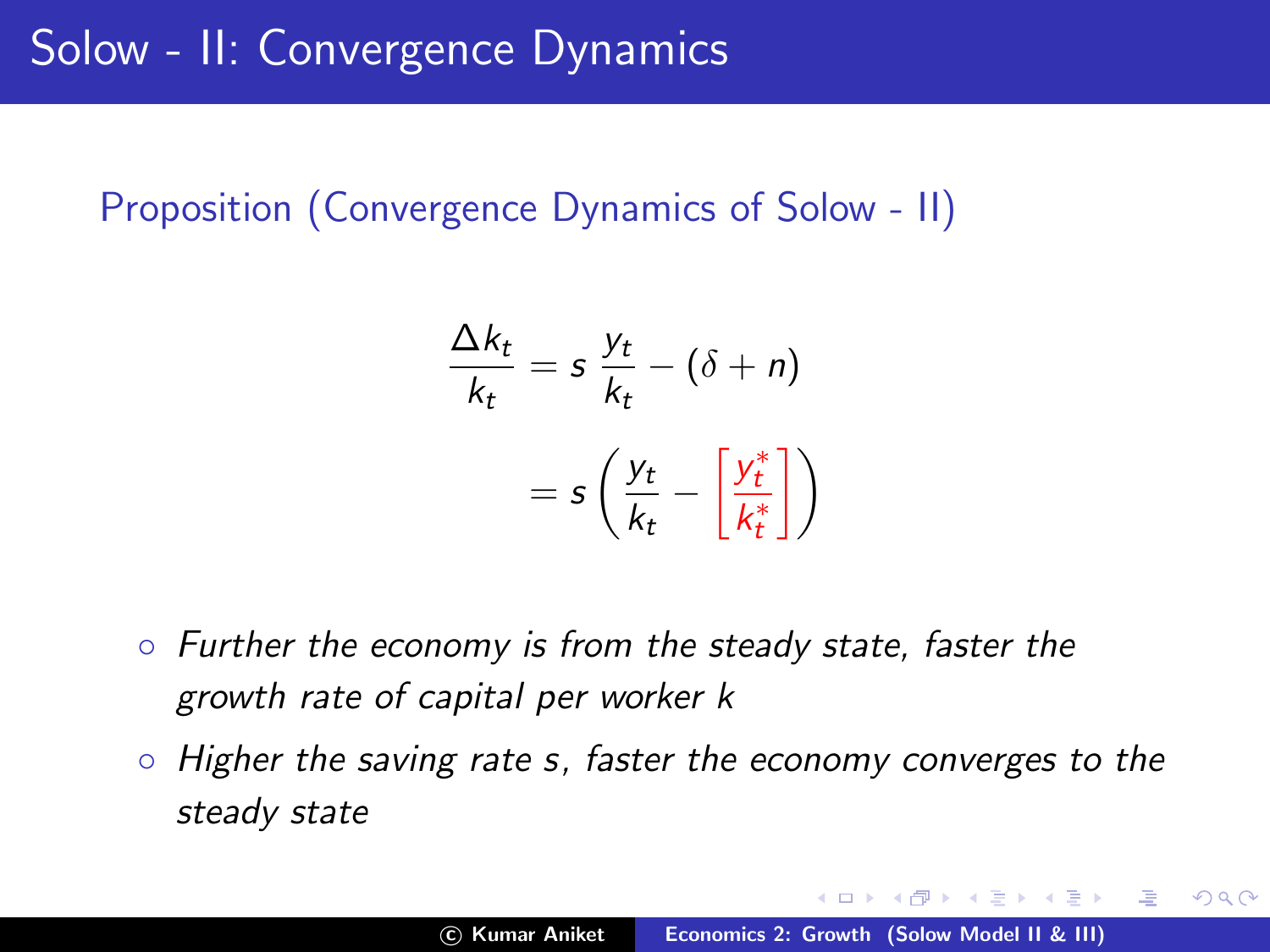- Stationary state is determined by  $s, \delta$  and n
	- ► a higher  $s \Rightarrow$  a higher  $k^*$  and  $y^*$
	- ► a higher  $\delta \Rightarrow$  a lower  $k^*$  and  $y^*$
	- ► a higher  $n \Rightarrow$  a lower  $k^*$  and  $y^*$
- Solow Model I says that poor countries are poor because

 $\rightarrow$   $\equiv$   $\rightarrow$ 

A.

**ALC: N** 

 $2Q$ 

哇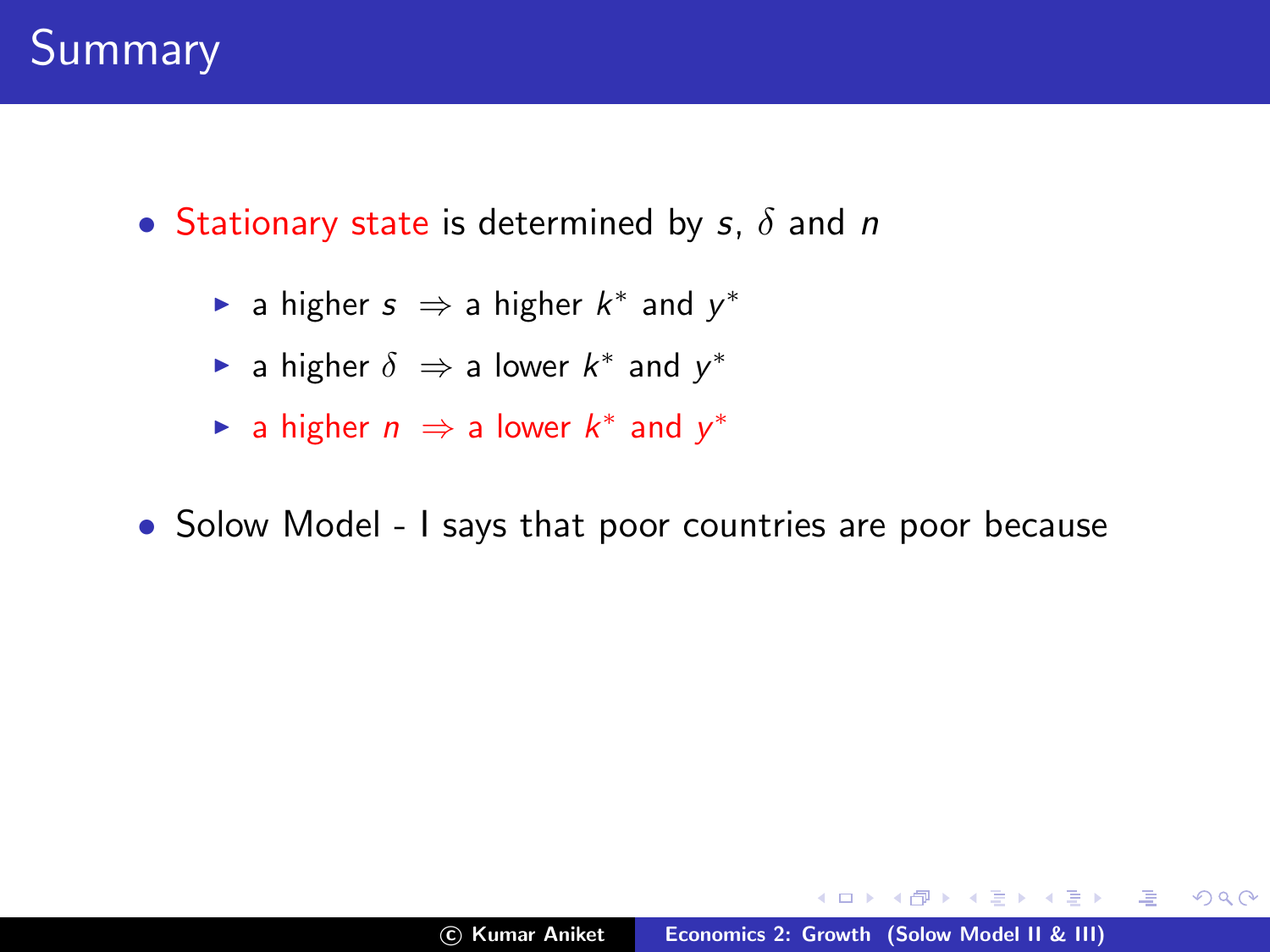• Stationary state is determined by s,  $\delta$  and n

- ► a higher  $s \Rightarrow$  a higher  $k^*$  and  $y^*$
- ► a higher  $\delta \Rightarrow$  a lower  $k^*$  and  $y^*$
- ► a higher  $n \Rightarrow$  a lower  $k^*$  and  $y^*$
- Solow Model I says that poor countries are poor because
	- 1. their depreciation rate  $\delta$  is high (unlikely)
	- 2. their saving rates s are low (unlikely)
	- 3. their level of technology is low (most likely)
	- 4. their population growth is high (fairly likely)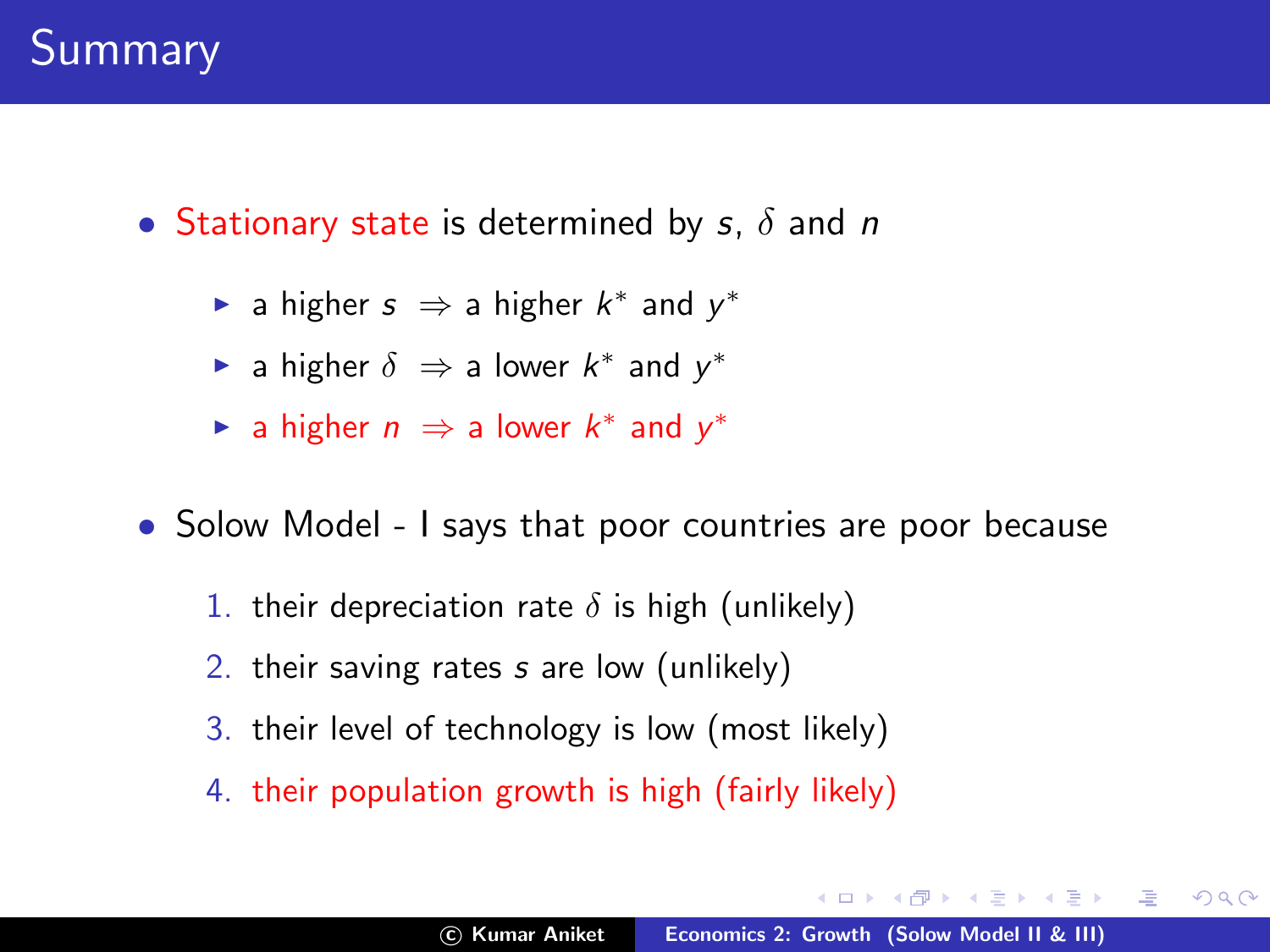

- $\odot$  With positive population growth, the model predicts that economy's
	- $\sqrt{\phantom{a}}$  capital stock and output grow at the rate n
	- X capital stock per worker and output per worker do not grow

 $4.17 \pm 1.0$ 

A + + = + + = +

哇